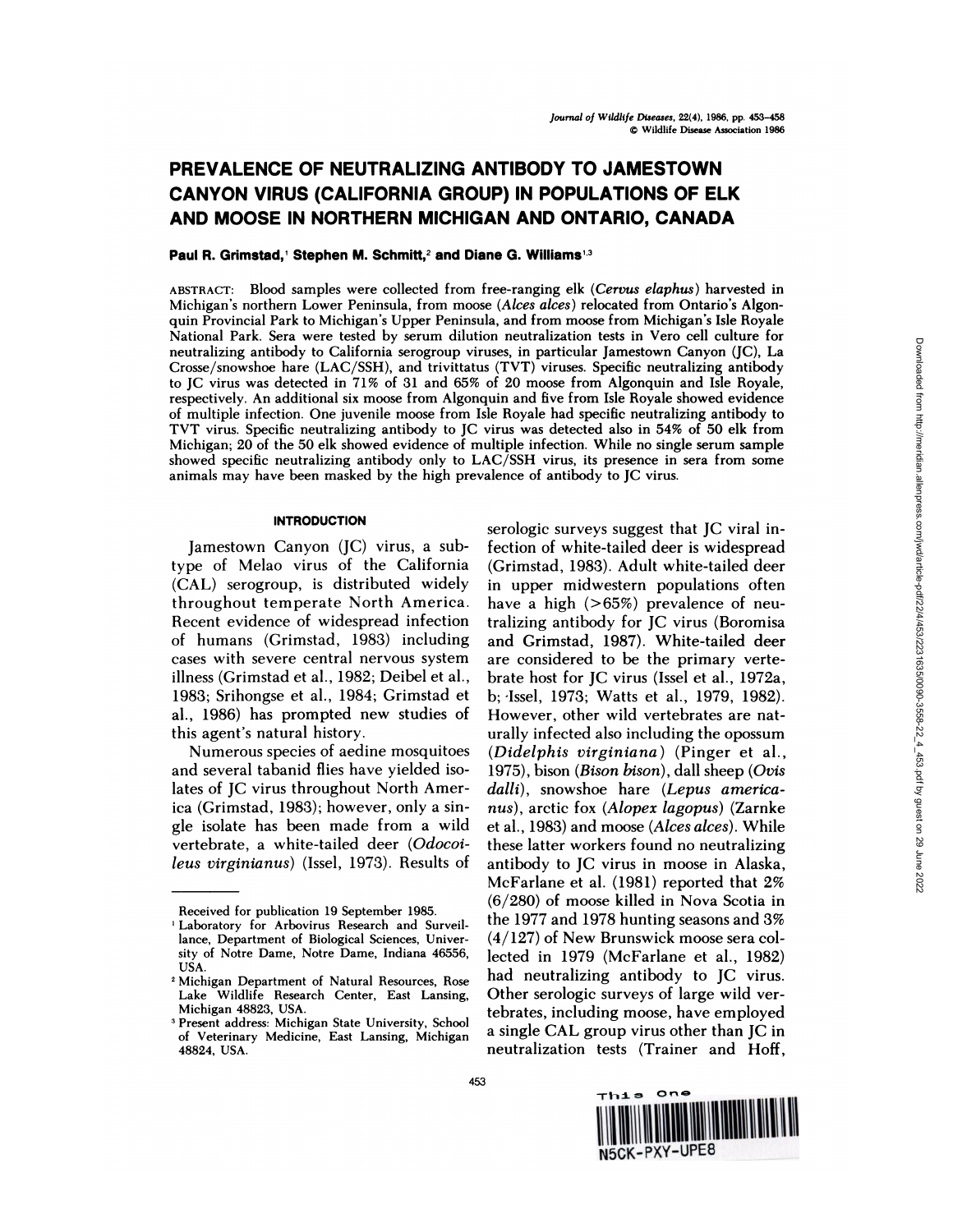1971; Zarnke and Yuill, 1981) or have assayed animals outside the known range of JC virus (Brummer-Korvenkontio, 1973). We are aware of no report of a serologic survey for specific neutralizing antibody to JC virus in populations of elk *(Cervus elaphus)* in North America.

Detection of a 35-42% prevalence of neutralizing antibody in human residents of Michigan's northern Lower Peninsula (LP) and throughout the Upper Peninsula (UP) (Grimstad et a!., 1986) prompted our survey of populations of large wild and domestic animals to determine the host range of the virus in the upper Midwest. This report summarizes our findings of neutralizing antibody to JC virus in sev eral populations of moose and elk.

## **MATERIALS AND METHODS**

## **Serum collections**

Moose sera were collected by one of us (S. M. Schmitt) on Isle Royale in May 1984 (Seal et al., 1985) and during the transfer of 31 moose from Ontario's Algonquin Provincial Park to Michigan's UP in January 1985 as part of a reintroduction program (Burgoyne, 1985). In the Isle Royale project, moose were darted from the ground with a mixture of Carfentanil<sup>®</sup> and Rompun $*$  as they came into a lick, and were bled where they fell. The Algonquin Provincial Park moose were darted from a helicopter (by S. M. Schmitt) with Carfentanil<sup>®</sup> and Rompun $\mathcal{F}$ , and bled just before placing them into transport crates. Blood samples were collected by hunters from free-ranging elk harvested at a private ranch and in a special hunt in Michigan's northern LP in December 1984 (Schmitt et al., 1985).

#### **Serologic testing**

All sera were tested initially at a single dilution (1:2) in a screening microtiter neutralization test that we have used successfully for large numbers of human sera for antibody to JC virus and other CAL group agents (Grimstad et al., 1984). We used only JC virus in the screening test since our previous experience had indicated that use of only JC virus and an initial 1:2 serum dilution resulted in the detection of virtually all sera having neutralizing (N) antibody to JC virus and the vast majority of sera with antibody to La Crosse (LAC) and trivittatus (TV) viruses (we have also detected N an-

tibody to Keystone virus in white-tailed deer and human sera by this method). Sera neutralizing JC virus in the screening test were further assayed in a serum dilution neutralization (SDN) test (Grimstad et al., 1984) that employed representative serotypes of the three CAL group viruses: JC virus (prototype strain; representative of Melao virus), TVT virus (prototype strain; representative of TVT virus), and LAC virus (an Indiana isolate—Pinger et al., 1983—representative of California encephalitis virus). Since snowshoe hare (SSH) virus is a variety of LAG, we assumed that any sera with N antibody to SSH would cross-react also with LAG virus and thus be readily detected. These three representative viruses were used for all SDN assays. Sera at an initial dilution of 1:4 or great er that neutralized a 100 median tissue culture infectious dose (100 TCID $_{50}$ ) of virus in African Green Monkey kidney (Vero) cells were considered positive. In addition, we did not consider any serum to have specific N antibody to one of the three viruses unless there was a four-fold or greater difference between the highest titer and the next highest heterologous titer. Sera having less than a four-fold difference between two heterologous titers were classified as having nonspecific CAL group antibody only. The minimal serum titer chosen (1:4) as positive was the lowest titer observed in captive white-tailed deer in Michigan known to have had a JC virus infection in the past 10 mo (Grimstad et al., 1987). LAC, we assumed that any sera with N anti-<br>tooly to SSH would cross-react also with LAC winst and thus be readily detected. These three<br>tries were used for all SDN<br>stays, Sera at an initial dilution of 1:4 or great-<br>from t

#### **RESULTS**

Forty-eight sera were obtained from elk during the hunt in the northern LP of Michigan and two additional sera came from adult elk from a private herd near the hunt sites. Evidence of extensive prior IC virus infection was seen in these animals. More than half (57%) of adult elk had specific N antibody to JC virus (Table 1); all 46 of the adult animals had N antibody to one or more CAL group virus. However, only one of the four juvenile animals had specific N antibody to JC virus (Table 1).

### **Moose**

**Elk**

The 1984 moose relocation effort initiated at Algonquin Provincial Park, Ontar-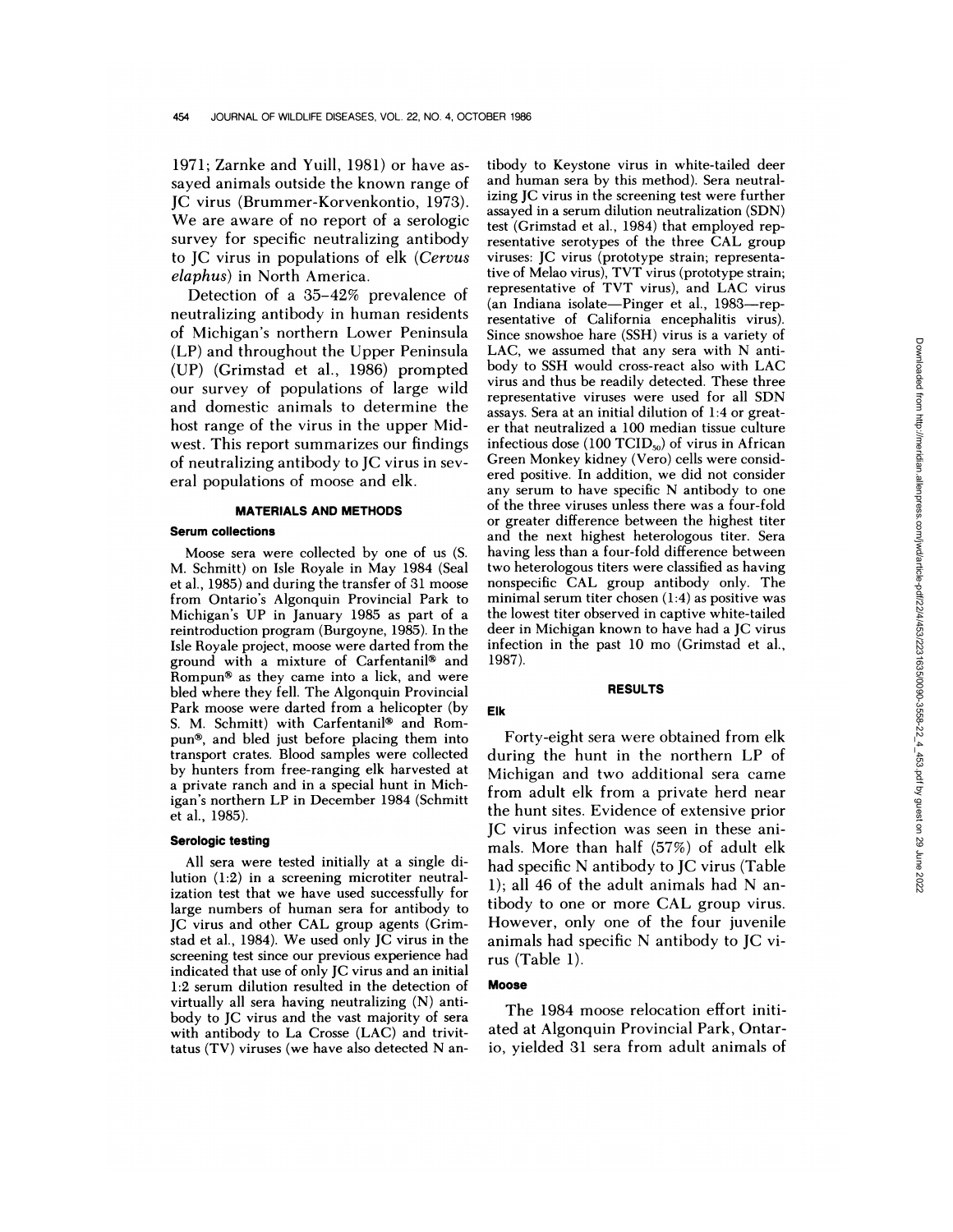| <b>Species</b><br>and site | Age class<br>(yr) |                         | Number of animals positive (%)<br>for neutralizing antibody |            |                    | No. of animals<br>seronegative |
|----------------------------|-------------------|-------------------------|-------------------------------------------------------------|------------|--------------------|--------------------------------|
|                            |                   | Number<br>tested        | $ICV^*$                                                     | CAL group. | Total<br>CAL group | for CAL group<br>antibodies    |
| Elk                        |                   |                         |                                                             |            |                    |                                |
| Michigan <sup>b</sup>      | $\leq$ 1          | $\overline{\mathbf{4}}$ | 1(25)                                                       | 1(25)      | 2(50)              | 2(50)                          |
|                            | >1                | 46                      | 26(57)                                                      | 20(43)     | 46 (100)           | $\bf{0}$                       |
| Moose                      |                   |                         |                                                             |            |                    |                                |
| Algonquin                  | >1                | 31                      | 22(71)                                                      | 6(19)      | 28 (90)            | $3(10)^c$                      |
| Isle Royale                | $\leq$ 1          | 2                       | $\bf{0}$                                                    | $1(50)^d$  | 1(50)              | 1(50)                          |
|                            | >1                | 18                      | 13 (72)                                                     | 5(28)      | 18 (100)           | $\bf{0}$                       |

TABLE 1. Prevalence of neutralizing antibody to California group viruses in moose and elk from three sites in upper midwestern North America.

· Prevalence = number positive/number tested (% positive); categories listed are as follows: JCV represents the total number of sera with specific antibody to JC virus in each population sampled; CAL group represents those sera where there was less than a four-fold difference in titer between JC and TVT or JC and LAC viruses; seronegatives were those where the serum **dilution neutralization (SDN) titer for all three viruses was <1:4.**

<sup>1</sup> The elk in Michigan were harvested primarily in two northern LP counties (Montmorency and Otsego); a few animals also came from Cheboygan and Presque Isle counties. In addition, two of the JCV-seropositive adult animals came from a private **herd in Cheboygan County near Gaylord.**

These three adult moose all had a SDN titer of 1:2 to JC virus but <1:2 for TVT and LAC viruses. These may represent JC **viral infections in the distant past or may represent low level nonspecific neutralization.**

**This serum sample represented a TVT virus infection with a SDN titer of 1:32.**

both sexes (Table 1), 29 of which survived relocation to the UP. No juvenile animals were sampled in that effort. Of these 31 adults, 22 (71%) had specific N antibody to JC virus;  $2/22$  had cross-reactive N antibody to LAC/SSH virus, while 8/22 had cross-reactive N antibody to TVT virus. The cross-reactive N antibody titer pattern was almost always  $IC > TVT > LAC$ . Six additional animals showed highest titers to JG virus with only a two-fold lower titer to TVT virus, and were considered to be evidence of a prior CAL group infection (Table 1).

Twenty sera were obtained from moose which were tagged on Isle Royale. Neither of the two juvenile animals had specific N antibody to JC virus, however, one animal showed evidence of a prior TVT virus infection (Table 1). Seventy-two percent (13/18) of adult animals showed evidence of prior infection with JG virus and an additional 28% (5/18) of the adults had high titers to JG virus with a two-fold less titer to TVT virus (Table 1). As with the Algonquin moose, we saw no specific fection of JC virus on susceptible elk is

evidence of prior infection with LAC/SSH virus in these animals.

# **DISCUSSION**

Serologic results reported above (Table 1) from the population of wild elk in the northern LP mark the first serologic testing of this species for specific N antibody to JG virus in Michigan and perhaps elsewhere in North America. Our results establish that (1) these animals are infected frequently by JG virus and produce detectable N antibody, and that (2) the low seropositive prevalence in the juvenile population (elk <1.0 yr old) may reflect passive protection by maternal antibody from a primary infection similar to that occurring in white-tailed deer fawns (Issel, 1974). 6(19) 28(90) 3(10)<br>
1(50) 1(50) 1(50) 1(50) 1(50) 1(50) 1(50) 1(50) 1(50) 1(50) 1(1) 1(50) 1)<br>
5(23) 18(100) 0<br>
5(23) 18(100) 0<br>
16(2) are a sindlews JCV represent the total number<br>
and LAC group represent the total numbe

Elk calving occurs in late spring and early summer in Michigan coincident with the apparent transmission of JG virus by mosquitoes to deer in the upper Midwest (Boromisa, 1985; Grimstad and Mandracchia, 1985). The effect of a primary in-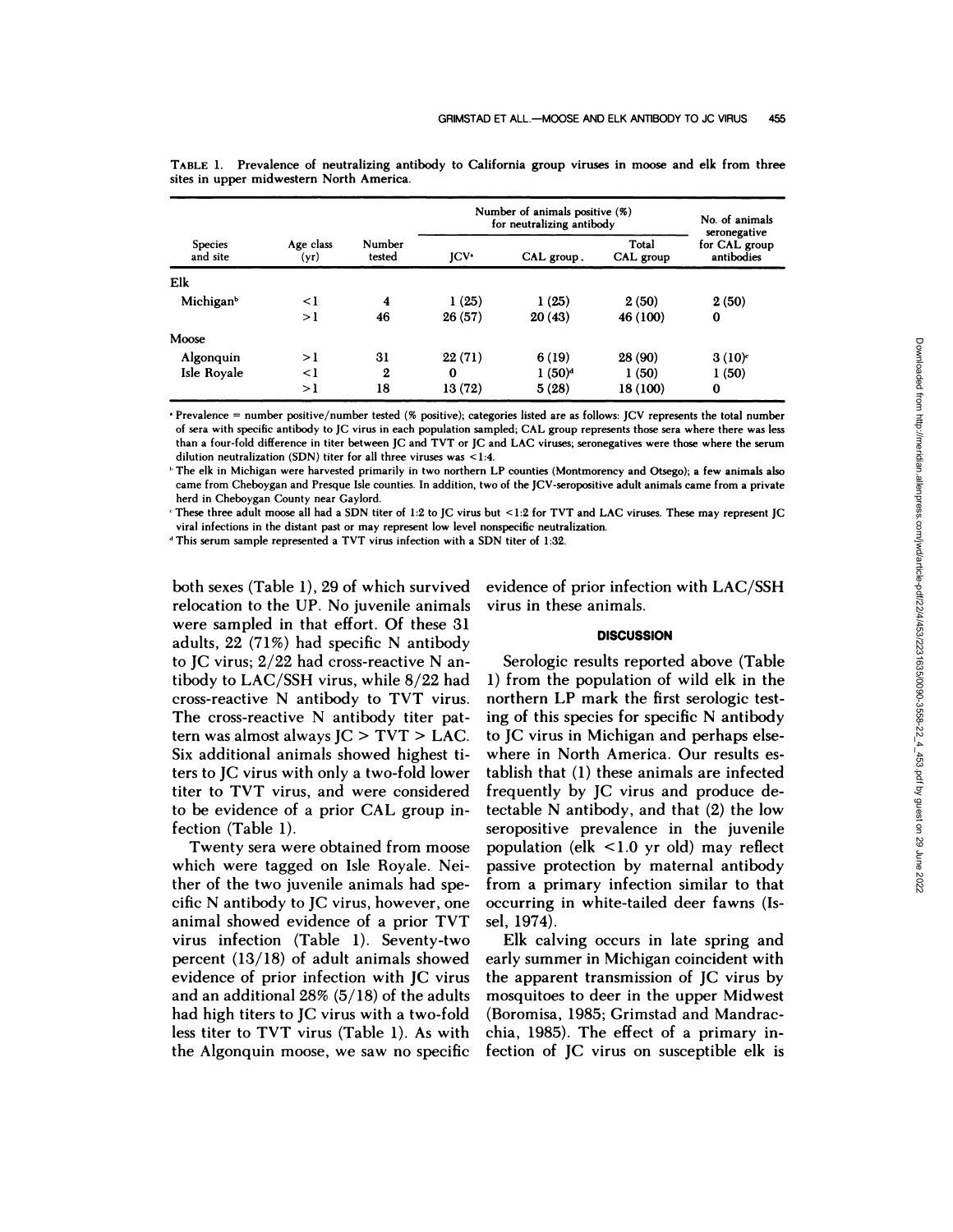unknown; we have had no opportunity as yet to observe viremic elk. However, ex perimentally and naturally infected whitetailed deer apparently show no ill effects (Issel et al., 1972a).

Most elk sera with specific N antibody to JG virus showed cross-reactive neutralization with LAC/SSH and/or TVT viruses. In all instances of cross-reactors, however, the TVT SDN titer was greater than that of the LAC/SSH SDN titer. This is a pattern seen in virtually all sera from white-tailed deer tested for N antibody to CAL group viruses in Indiana (Boromisa and Grimstad, 1987) and the moose sera reported in this paper.

Among the adult elk, 43% (20/46; Table 1) had nonspecific N antibody to both JC and TVT or LAG viruses. These animals apparently have experienced either multiple serotype infections in the past (i.e., JC and TVT or JC and LAC/SSH) or may have experienced repeated expo sure to strains of JC virus that represented varying antigenic topotypes, thus producing the "group-specific" immune response we observed. While we have found no evidence of a primary infection with TVT (or LAC/SSH) virus in these elk as we did with the moose (Table 1), it is probable that the overwhelming prevalence of specific N antibody to JC virus masks the less frequent occurrence of primary TVT and/ or SSH viruses in the elk population. The LAG serotype apparently does not circulate in Michigan (Grimstad et al., 1986), however, both TVT virus and especially SSH virus might be expected to occur within the elk range in northern Michigan (Calisher, 1983).

#### **Moose**

The 71% and 72% N antibody prevalences to JG virus in adult moose bled at Algonquin in Ontario and on Isle Royale, respectively (Table 1), are by far the highest reported to date to that CAL group serotype. In contrast, McFarlane and co-

workers reported N antibody prevalences to SSH virus of 68% and 74% in sera collected from moose in Nova Scotia (Mc-Farlane et a!., 1981) and New Brunswick (McFarlane et al., 1982), respectively. These workers additionally noted that 13% of sera from moose in Nova Scotia were JG-SSH cross-reactors while only 3% of the sera had specific N antibody to JC virus (McFarlane et a!., 1981); interestingly, no white-tailed deer in Nova Scotia had N antibody to JC virus.

Our sample of two juvenile moose from Isle Royale lacked specific antibody to JC virus; this sample size was too small to suggest that maternal antibody protected either animal from a JC virus infection. Indeed, one of the two Isle Royale moose calves had specific N antibody to TVT virus (Table 1). McFarlane and coworkers did detect fewer SSH reactors in the young moose calves in Nova Scotia (19% of 0.5 yr-olds) compared to older animals (33% to 80% of moose 1.5 to 16.5 yr old were SSH reactors) sampled there (McFarlane et al., 1981). These data suggest that perhaps maternal antibody protects moose calves from an SSH virus infection during their first summer since they are born in the late spring prior to the major transmission of SSH virus (Artsob et al., 1983; Mokry et al., 1984). white-tailed deer in Nova Scotia had N<br>
antibody to JC virus.<br>
Our sample of two juvenile moose from<br>
Isle Royale lacked specific antibody to JC<br>
virus; this sample size was too small to<br>
suggest that maternal antibody pro

Our record of specific N antibody to TVT virus in moose calf from Isle Royale is the first documentation we are aware of that this CAL group agent infects moose. The report of antibody to Inkoo virus in moose in Finland (Brummer-Korvenkontio, 1973) and reports of antibody to Northway virus in moose from Alberta and Alaska (Zarnke and Yuill, 1981; Zarnke et a!., 1983) brings to five the number of specific mosquito-borne arboviruses known to infect moose.

#### **ACKNOWLEDGMENTS**

We wish to acknowledge the assistance of T. Cooley, P. Friedrich, U. Seal, R. Peterson, K.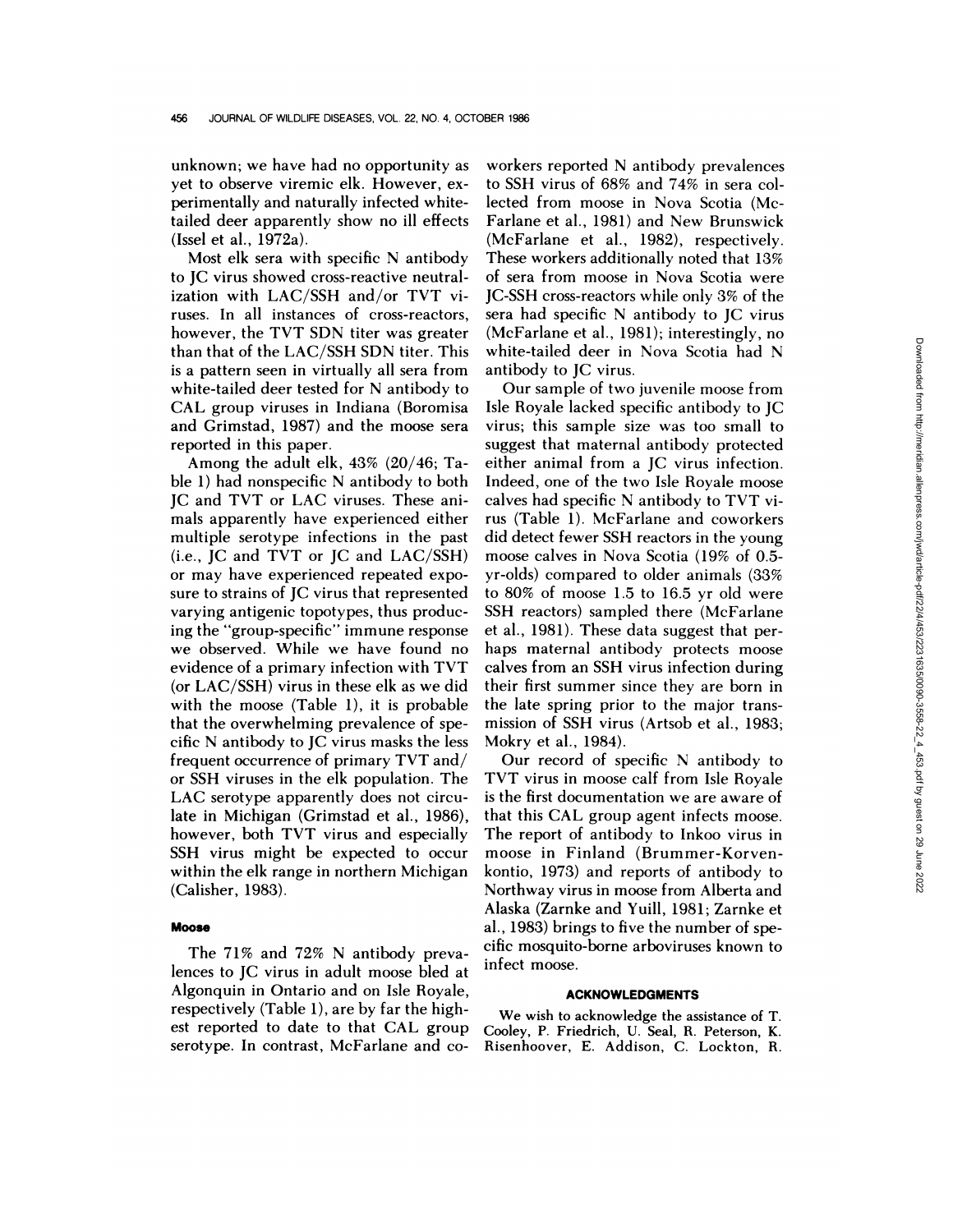Georgeson, and Michigan hunters in obtaining the elk and moose sera. This research was supported in part by Grant Al 19679 from the National Institutes of Health, National Institute of Allergy and Infectious Disease, to P. R. Grimstad,

#### **LITERATURE CITED**

- ARTSOB, H., L. SPRANCE, C. SURGEONER, C. TH'NG, V. LAMPOTANG, L. GRANT, AND J. MCCREADIE. 1983. Studies on a focus of California group virus activity in southern Ontario. Mosq. News 43: 449-455.
- B0R0MIsA, H. D. 1985. Dynamics of Jamestown Canyon virus in a northern Indiana focus. Ph.D. Thesis. University of Notre Dame, Notre Dame, Indiana, 89 pp.
- AND P. R. GRIMSTAD. 1986. Seroconver sion rates to Jamestown Canyon virus among six populations of white-tailed deer *(Odocoileus mr ginianus)* in Indiana. J. Wild. Dis. 23: in press.
- BRUMMER-KORVENKONTIO, M. 1973. Arboviruses in Finland. V. Serological survey of antibodies against Inkoo virus (California group) in human, cow, reindeer, and wildlife sera. Am. J. Trop. Med. Hyg. 22: 654-661.
- BURGOYNE, G. E., JR. 1985. Moose lift. Michigan Natural Resources Magazine March/April 1985: 27-42.
- CALISHER, C. H. 1983. Taxonomy, classification, and geographic distribution of California sero group bunyaviruses. *In* California Serogroup Viruses, C. H. Calisher and W. H. Thompson (eds.). Alan R. Liss, Inc., New York, pp. 1-16.
- DEIBEL, R., S. SRIHONGSE, M. A. GRAYSON, P. R. GRIMSTAD, M. S. MAHDY, H. ARTSOB, AND C. H. CALISHER. 1983. Jamestown Canyon virus: The etiologic agent of an emerging disease? *In* California Serogroup Viruses, C. H. Calisher and W. H. Thompson (eds.). Alan R. Liss, Inc., New York, pp. 313-325.
- GRIMSTAD, P. R. 1983. Mosquitoes and the inci dence of encephalitis. *In* Advances in Virus Re search, Vol. 28, M. A. Lauffer and K. Maramorosch (eds.). Academic Press, New York, pp. 357-438.
- ,C. L. BARRETT, R. L. HUMPHREY, AND M. J. SiNsKo. 1984. Serologic evidence for widespread infection with La Crosse and St. Louis encephalitis viruses in the Indiana human pop ulation. Am. J. Epidemiol. 119: 913-930.
- C. H. CALISHER, R. N. HARROFF, AND B. B. WENTWORTH. 1986. Jamestown Canyon vi rus (California serogroup) is the etiologic agent of widespread infection in Michigan humans. Am. J. Trop. Med. Hyg. 35: 376-386.
- ,AND M. J. MANDRACCHIA. 1985. Record of Michigan mosquito species (Diptera: Culici-

dae) collected in a natural focus of Jamestown Canyon virus in 1984. Great Lakes Entomol. 18: 45-49.

- , C. L. Shabino, C. H. Calisher, and R. J. WALDMAN. 1982. A case of encephalitis in a human associated with a serologic rise to Jamestown Canyon virus. Am. J. Trop. Med. Hyg. 31: 1238-1244.
- D. G. WILLIAMS, AND S. M. SCHMITT. 1987. Infection of white-tailed deer *(Odocolleus vi,' ginianus)* in Michigan with Jamestown Canyon virus (California serogroup) and the importance of maternal antibody in viral maintenance. J. Wildl. Dis. 23: in press.
- ISSEL, C. J. 1973. Isolation of Jamestown Canyon virus (a California group arbovirus) from a whitetailed deer. Am. J. Trop. Med. Hyg. 22: 414- 417.
- 1974. Maternal antibody to Jamestown Canyon virus in white-tailed deer. Am. J. Trop. Med. Hyg. 23: 242-245.
- D. 0. TRAINER, AND W. H. THOMPSON. 1972a. Experimental studies with white-tailed deer and four California group arboviruses (La Crosse, trivittatus, snowshoe hare, and Jamestown Canyon). Am. J. Trop. Med. Hyg. 21: 979- 984.
- $, \text{AND}$ . 1972b. Serologic evidence of infections of white-tailed deer in Wis consin with three California group arboviruses (La Crosse, trivittatus, and Jamestown Canyon). Am. J. Trop. Med. Hyg. 21: 985-988.
- MCFARLANE, B. L., J. A. EMBIL, H. ARTSOB, L. SPENCE, AND K. R. ROZEE. 1981. Antibodies to the California group of arboviruses in the moose *(Alces alces americana* Clinton) population of Nova Scotia. Can. J. Microbiol. 27: 1219- 1223.
- ,J. E. EMBREE, J. A. EMBIL, AND K. R. ROZEE. 1982. Antibodies to the California group of ar boviruses in animal populations of New Bruns wick. Can. J. Microbiol. 28: 200-204.
- PINCER, H. H., P. H. GRIMSTAD, M. J. SINSKO, AND C. H. CALISHER. 1983. Isolation of Lacrosse and other arboviruses from Indiana mosquitoes, 1961-1982. Mosq. News 43: 459-463.
- ,W. A. ROWLEY, Y. W. WONG, AND D. C. DORSEY. 1975. Trivittatus virus infections in wild mammals and sentinel rabbits in central Iowa. Am. J. Trop. Med. Hyg. 24: 1006-1009.
- SCHMITT, S. M., T. M. COOLEY, AND P. D. FRIED- RICH. 1985. 1984 elk hunt biological data. Michigan Dept. of Nat. Hes. Wildi. Div. Hept. No. 2996, 10 pp.
- SEAL, U. S., S. M. SCHMITT, AND R. O. PETERSON. 1985. Carfentanil and xylanine for immobili zation of moose *(Alces alces)* on Isle Royale. J. Wildl. Dis. 21: 48-51.